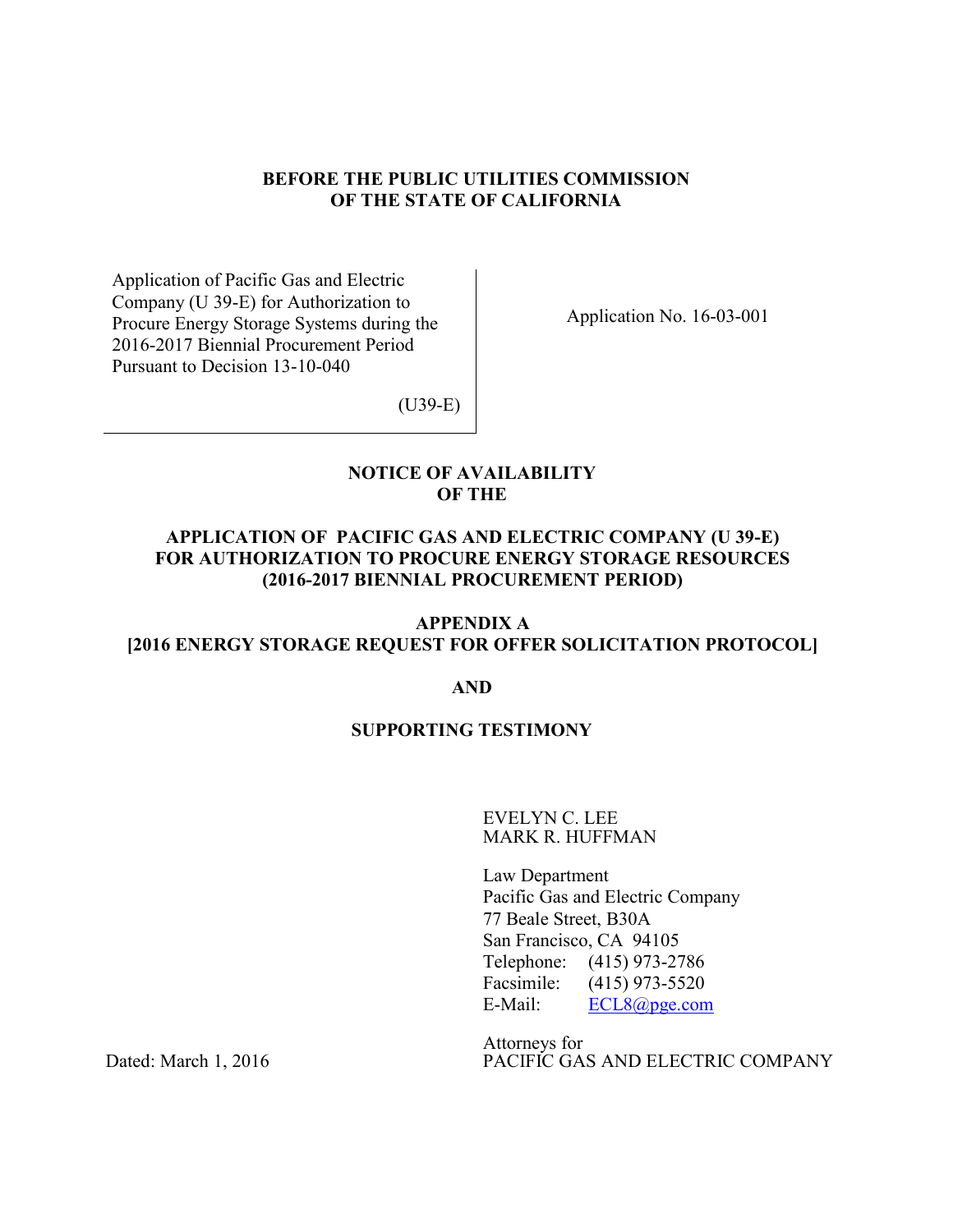#### **BEFORE THE PUBLIC UTILITIES COMMISSION OF THE STATE OF CALIFORNIA**

Application of Pacific Gas and Electric Company (U 39-E) for Authorization to Procure Energy Storage Systems during the 2016-2017 Biennial Procurement Period Pursuant to Decision 13-10-040

Application No. 16-03-001

(U39-E)

#### **NOTICE OF AVAILABILITY OF THE**

## **APPLICATION OF PACIFIC GAS AND ELECTRIC COMPANY (U 39-E) FOR AUTHORIZATION TO PROCURE ENERGY STORAGE RESOURCES (2016-2017 BIENNIAL PROCUREMENT PERIOD)**

### **APPENDIX A [2016 ENERGY STORAGE REQUEST FOR OFFER SOLICITATION PROTOCOL]**

#### **AND**

#### **SUPPORTING TESTIMONY**

Pursuant to Rule 1.9 (d) of the Rules of Practice and Procedure of the California Public Utilities Commission ("Commission"), Pacific Gas and Electric Company ("PG&E") hereby provides notice of the availability of the above-captioned Application and supporting documents, including its Testimony. In this Application, PG&E seeks approval of its 2016-2017 Energy Storage Plan, the purpose of which is to achieve PG&E's 2016-2017 energy storage procurement target of 120 MW. The cornerstone of PG&E's 2016 Plan is PG&E's 2016 Energy Storage Request for Offers ("RFO"). The Energy Storage RFO procedure, guidelines, timetable, and draft commercial documents are set out in the 2016 Energy Storage RFO Solicitation Protocol, which is submitted for Commission approval as Appendix A to the Application.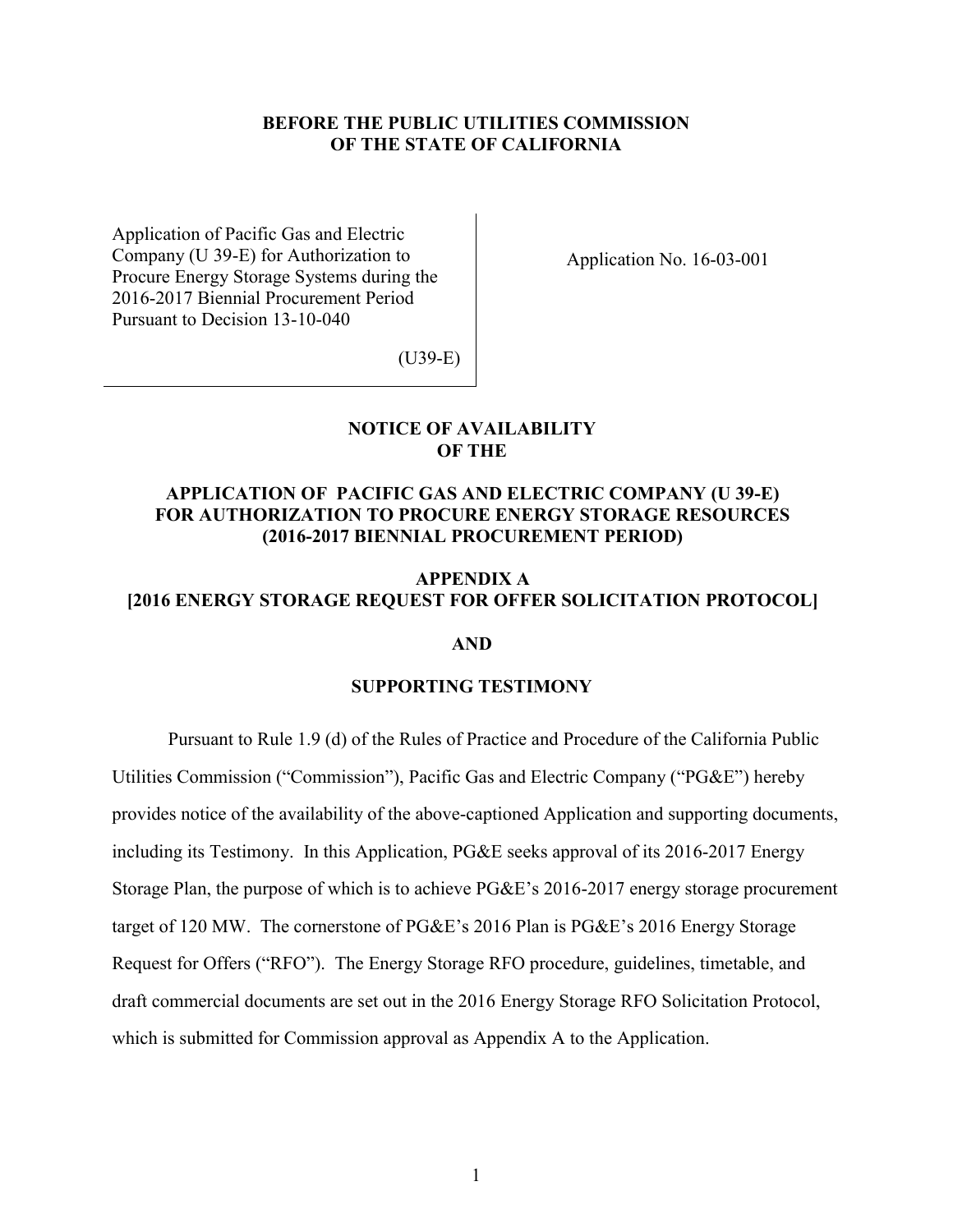This Application is being filed in electronic format pursuant to Rule 1.13 (b) of the Commission's Rules of Practice and Procedure and is being served on the service list of Rulemaking 15-03-011, the *Order Instituting Rulemaking to consider policy and implementation refinements to the energy Storage Procurement Framework*, *etc*. ("Storage OIR"). However, due to its file size, the Application cannot be served electronically pursuant to Rule 1.10(c).

Accordingly, PG&E is serving this Notice of Availability in lieu of email service in accordance with Rule 1.9(d). PG&E is also serving, but not filing, its testimony in support of the Application on parties to the Storage OIR through this Notice of Availability.

The parties being served are listed on the attached Certificate of Service for this notice.

The Application and supporting documents are available on PG&E's website as follows:

- 1) Search for Public Case Documents: https://pgera.azurewebsites.net/Regulation/search
- 2) Select "https://pgera.azurewebsites.net/Regulation/search" from the dropdown menu
- 3) Select "**Energy Storage Procurement Plan 2016** " and "PG&E" as the party to narrow the search criteria
- 4) Click Search

Upon request, PG&E will provide a compact disc containing the Application and supporting documents or a hardcopy, as may be preferred. Requests should be made by email to:

> Jenny Cheu Regulatory Case Coordinator PACIFIC GAS AND ELECTRIC COMPANY P. O. Box 770000 San Francisco, CA 94177-0001 Telephone: (415) 973-8686 Facsimile: (415) 973-7131 E-Mail: K3C9@pge.com

- ///
- ///
- ///

///